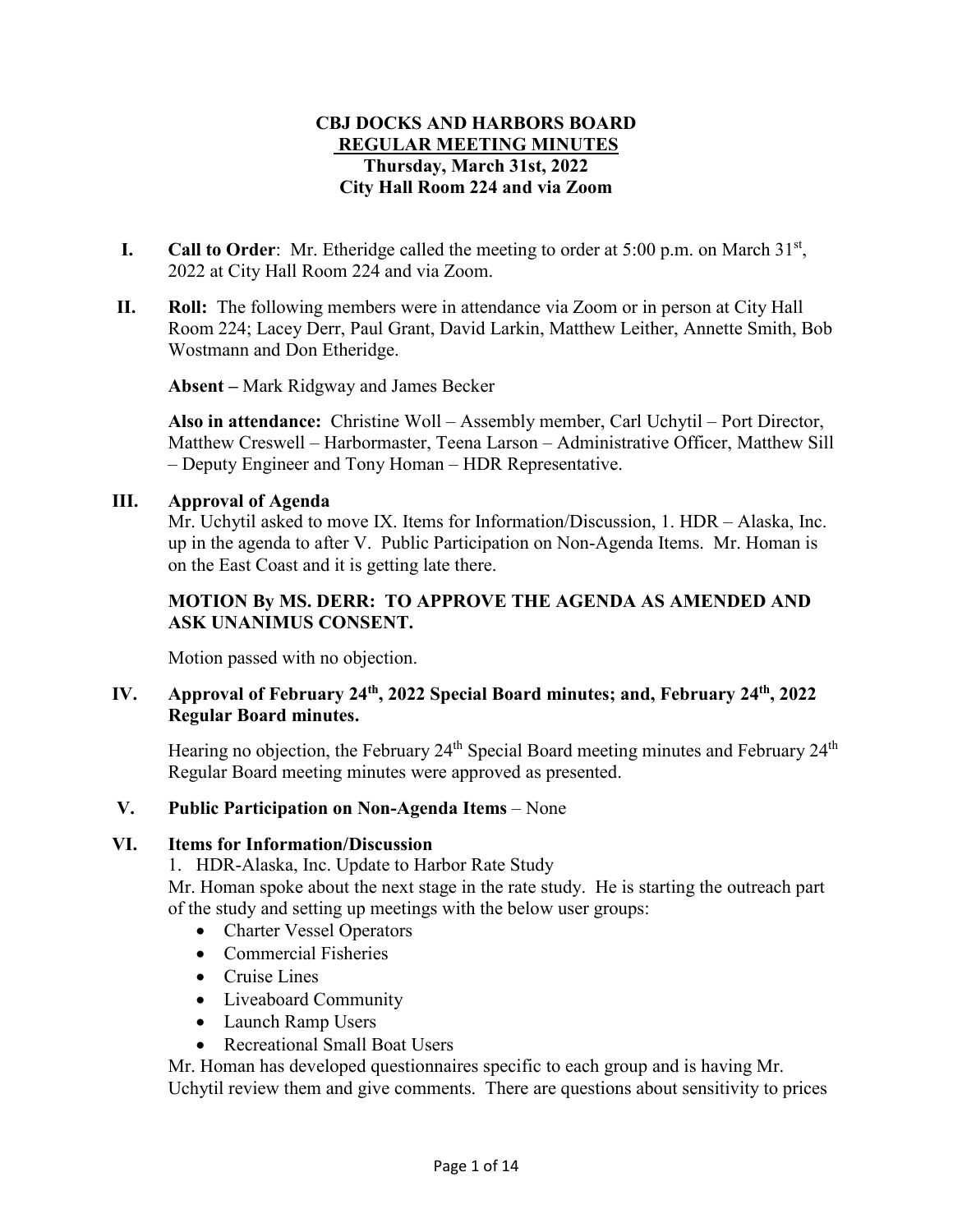### **CBJ DOCKS AND HARBORS BOARD REGULAR MEETING MINUTES (CONTINUED) For Thursday, March 31st, 2022**

and services provided. He is also asking these groups about differences between our harbors and others they have visited.

Board Discussion:

Mr. Wostmann asked about the draft questionnaires and if they could be shared with the Board.

Mr. Uchytil said he came up with five users from each user group and is setting up meetings between them and Mr. Homan. Three members of the Board fall into users under these groups and will be contacted.

Mr. Grant asked Mr. Homan how he knows he is comparing apples to apples between different user groups.

Mr. Homan first looked at what user groups were the biggest revenue generators, from \$100K to \$1M+. Some groups do not have a lot in common, while others are very closely related. He would like to speak with charter companies and find out how much of their expense and revenue is linked with moorage and other harbor fees. He would like to know how often launch ramp users are using the facilities, are they using them 50-100 times a season or just a handful of times. He also spoke about the need for a reserve analysis and if there could be a need for investments.

Mr. Grant said collecting data from five local users will be very different than collecting data from five cruise industry leaders. The quality of your data will increase with saturation of the sample. He believes five users is much too small of a sample size.

Mr. Homan said it is not a large stratified sample of users in the community. To increase the sample size would unfortunately cost a significant amount of money. This study will not be an exact census, it will yield a lot of information though.

Ms. Smith asked if he will look at groups that once used our facilities but left for another port.

Mr. Homan said he is not reaching out to past users.

Mr. Uchytil said this isn't public outreach. It is an opportunity to speak with a sample of users and find out what is working. Trying to accomplish as much as possible in a one hour meeting.

Mr. Leither said the users that squawk the most are not necessarily representative of our groups. He wanted to know why the sample wasn't random but instead selected by Mr. Uchytil.

Mr. Uchytil said we could do a larger more random sampling. We would need to spend a lot more money to accomplish that. That was not what was agreed to with our contact with HDR or what the Board wanted to spend.

Mr. Grant asked if the non-user community members have an interest in harbor rates.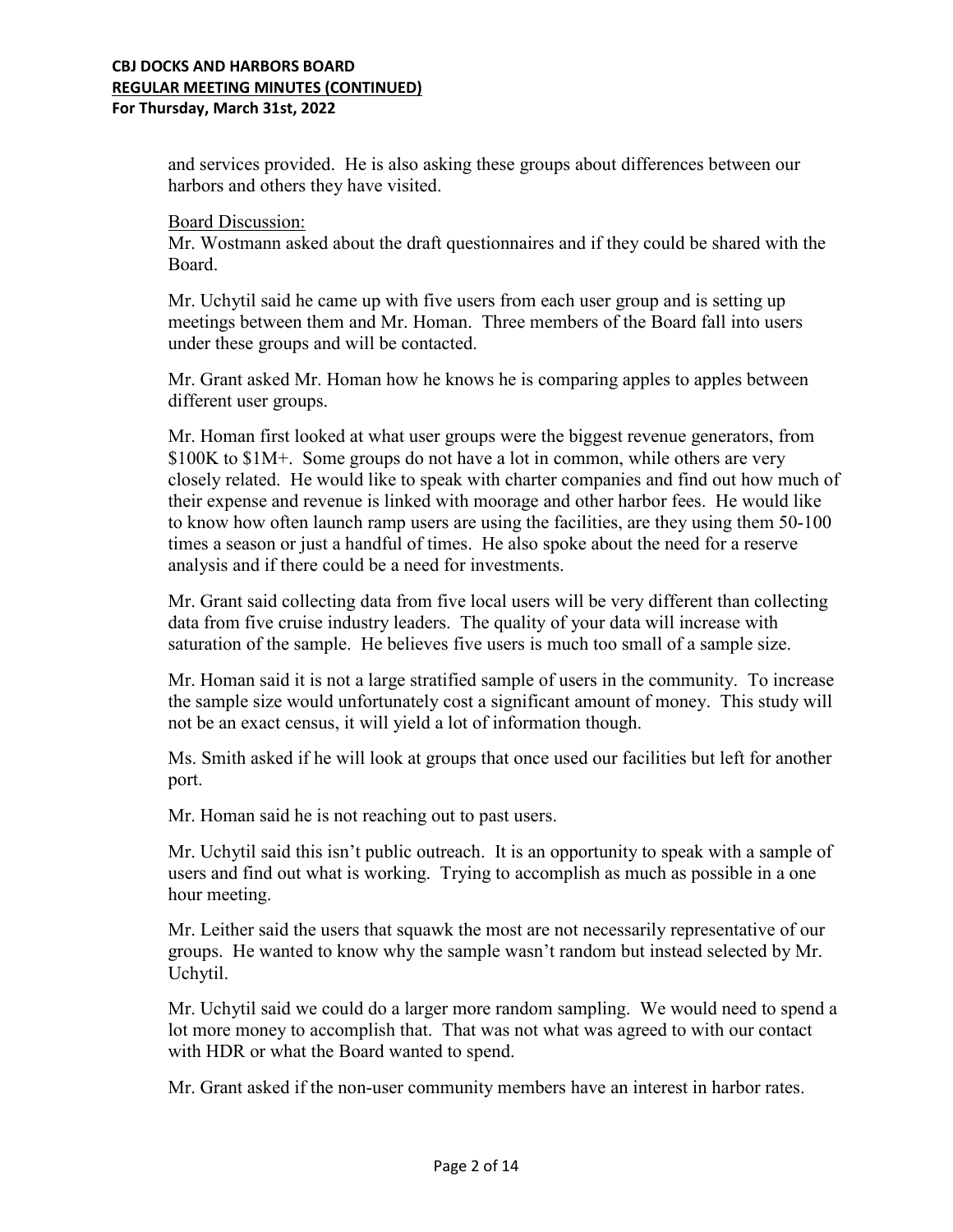Mr. Uchytil said non-users have zero say in this rate study. Everyone in this community can attend our public Board, Finance Sub-Committee and Operations/Planning Committee meetings and provide their opinion. This is a rate study for users that use our facilities for a fee.

Mr. Wostmann said he agrees. Members of the general public that do not contribute money to our facilities but use them do not have a say in rates.

Ms. Derr asked if this study would cover contractual agreements for things like janitorial services.

Mr. Homan said no, not on face value.

Mr. Uchytil said if the public has any complaints about the bathroom facilities to please reach out and he will work with the Harbormaster to get the situation corrected.

Mr. Homan said he will start with the interviews shortly and have some data points to share within the next week or two.

Mr. Uchytil said this rate study is just one step in a long process to change rates. There will be ample time for the public to comment and give their opinions.

Mr. Leither said he knows how important this study is. If the right information does not get into the study it will be hard to convince the public why that is.

#### Public Comment:

Dennis Watson – Juneau, Alaska

Mr. Watson said he thinks some folks are trying to overanalyze it. He likes what he is seeing. That does not mean he will agree with everything in the end but at the end of the day we cannot micromanage everything.

#### **VII. Consent Agenda**

- A. Public Requests for Consent Agenda Changes None
- B. Board Members Requests for Consent Agenda Changes
- C. Items for Action
- 1. Amendment to FY23/FY24 Biennial Budget

RECOMMENDATION: TO APPROVE AMENDED FY23/FY24 BIENNIAL BUDGET

## **MOTION By MS. DERR: TO APPROVE THE CONSENT AGENDA AS PRESENTED AND ASK UNANIMOUS CONSENT.**

Motion passed with no objection.

### **VIII. Unfinished Business**

1. Special Discount under 05 CBJAC 15.030(i) - Dockage Specials Mr. Uchytil explained the regulation and rates. They are for reserved moorage for visiting vessels. He said these fees have not changed since 2005.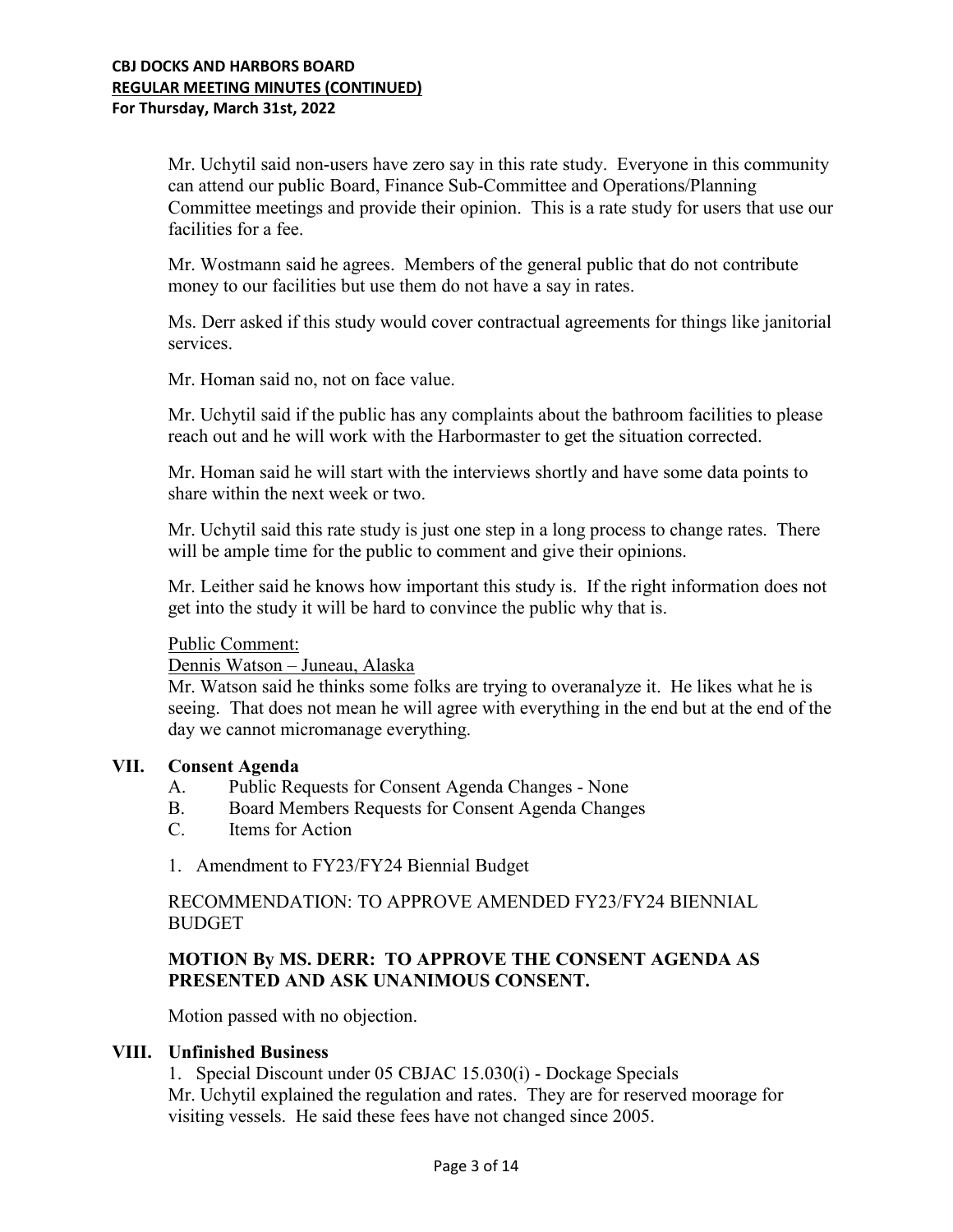(e) From May 1 to September 30, dockage for all vessels, except those vessels paying dockage fees set out in 05 CBJAC 15.030(f) and (h), will be assessed for each 24 hour period or portion thereof as follows:

(1) \$3.00 per foot for vessels less than 65 feet in length overall;

- (2) \$5.00 per foot for vessels with a length overall from 65 feet up to 200 feet; and
- (3) \$3.00 per foot for vessels greater than or equal to 200 feet in length overall.

Mr. Uchytil said there are two U.S. flagged vessels that would fit into the five dollar rate per linear foot category that the Assembly would like to keep at the lower rate as they pay Marine Passenger Fees. On page 26 of the agenda packet it lists the regulation for *Dockage Specials*. We would need to conduct a public hearing to accomplish this by holding a Special Board meeting.

### Committee Questions:

Mr. Larkin asked if we would need to redo it every year. He also wanted to know if we were going to use the vessel name, or just their category.

Mr. Uchytil said he would hope the motion would be by vessel category and only for this season.

Ms. Woll asked if these ships currently pay Marine Passenger Fees.

Mr. Ridgway said yes, that is the reason we are exempting them.

Public Comment – None

Committee Discussion/Action

## **MOTION By MS. DERR: TO SET A PUBLIC HEARING DATE OF APRIL 20TH, 2022 TO CONSIDER EXEMPTING VESSELS SUBJECT TO PASSENGER FEES FROM CY2022 DOCKAGE FEE INCREASES AND ASK UNANIMOUS CONSENT.**

Motion passed with no objection.

#### 2. Implementation of CY2022 Docks & Harbors Fee Changes

Mr. Uchytil asked Board members to turn to page 43 in the agenda packet. The Assembly approved the CPI changes on February 28<sup>th</sup>, 2022. This change could have gone into effect as of March 9<sup>th</sup>. He wanted to have a discussion with the Board and decide how to feather-in the increases. There are fiscal year fees, calendar year fees and cruise season fees. This memo shows his staff's recommendations for when to implement the CPI adjustment. He mentioned the Dockage Charge and how it has a footnote as the rate doubled effective April  $1<sup>st</sup>$ , 2022. The CPI adjustment will not affect that fee until April of 2023 because it was so recently raised.

## Committee Questions

Mr. Etheridge asked if this was the same list that was approved by the Operations/Planning Committee last week.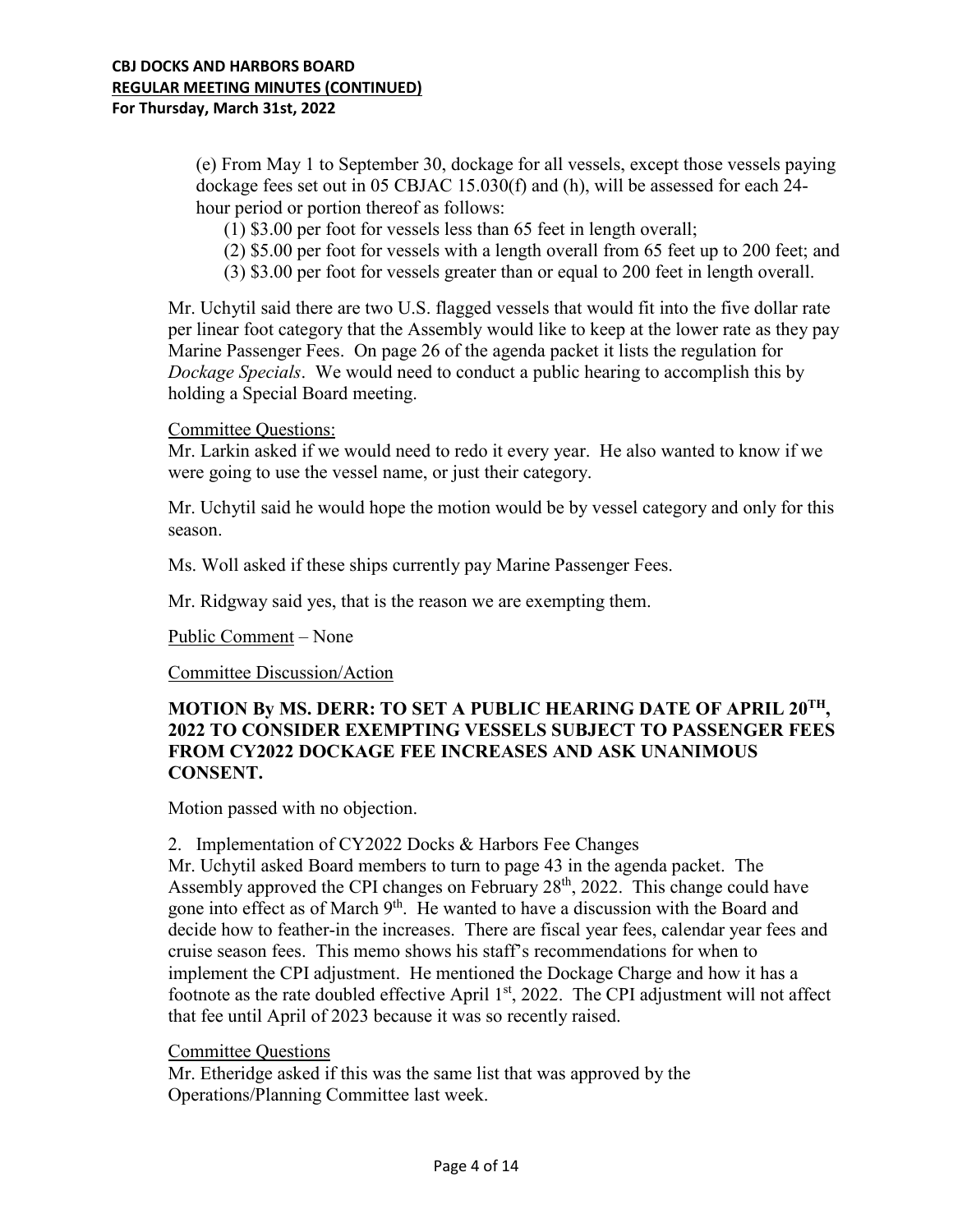### **CBJ DOCKS AND HARBORS BOARD REGULAR MEETING MINUTES (CONTINUED) For Thursday, March 31st, 2022**

Mr. Uchytil said it was, the only change was to the footnote language regarding the Dockage Charge.

Public Comment - None

Board Discussion/Action

# **MOTION By MS. DERR: TO DIRECT STAFF TO ENACT RECENT REGULATION FEE CHANGES AS PRESENTED AND ASK UNANIMUS CONSENT.**

Motion passed with no objection.

### **IX. New Business**

1. Sole Source Procurement for Repairs to Statter Harbor "D" Float Mr. Uchytil shared page 38 of the agenda packet. This memo outlines the challenges he is facing making repairs. Two concrete sections are needing to be replaced as well as the tensioning cables. He said it was unacceptable to have this large of a section in disrepair before such a busy season. The repair job went out to bid but no contractors submitted a bid. The local contractors that normally do these types of jobs were very busy and could not bid by our timeline. We found a contractor from the Seattle area that could do the job sooner and had worked on Statter Harbor about ten years ago. He received the quote and they can complete the job by May  $4<sup>th</sup>$ , 2022. We asked for a modification request to enter into a Sole Source Contract. The estimated time and material quote was for \$270K. We need to get approval from the Assembly for anything over \$100K.

#### Committee Questions

Mr. Etheridge asked if the cost was still being paid by insurance as a claim.

Mr. Uchytil said yes, the cost of the job will be paid by the Risk Management Department.

Mr. Wostmann asked what the original repair estimate was.

Mr. Uchytil said the internal estimate was over \$100K. We always knew it would be over our authority. The local contractor only gave us a quick estimate and not a quote.

Mr. Wostmann asked if we had quantified the revenue loss if the repairs are not completed until July 2022.

Mr. Uchytil said he had not done a cost analysis of lost revenue if it stays down for the next few months. He feels the optics of it is worse than the lost revenue, having a significant amount of dockage broken and unusable since November. He also said he believes his staff has done everything reasonable to get this repair moving as quickly as possible.

Mr. Wostmann asked what the total project cost was.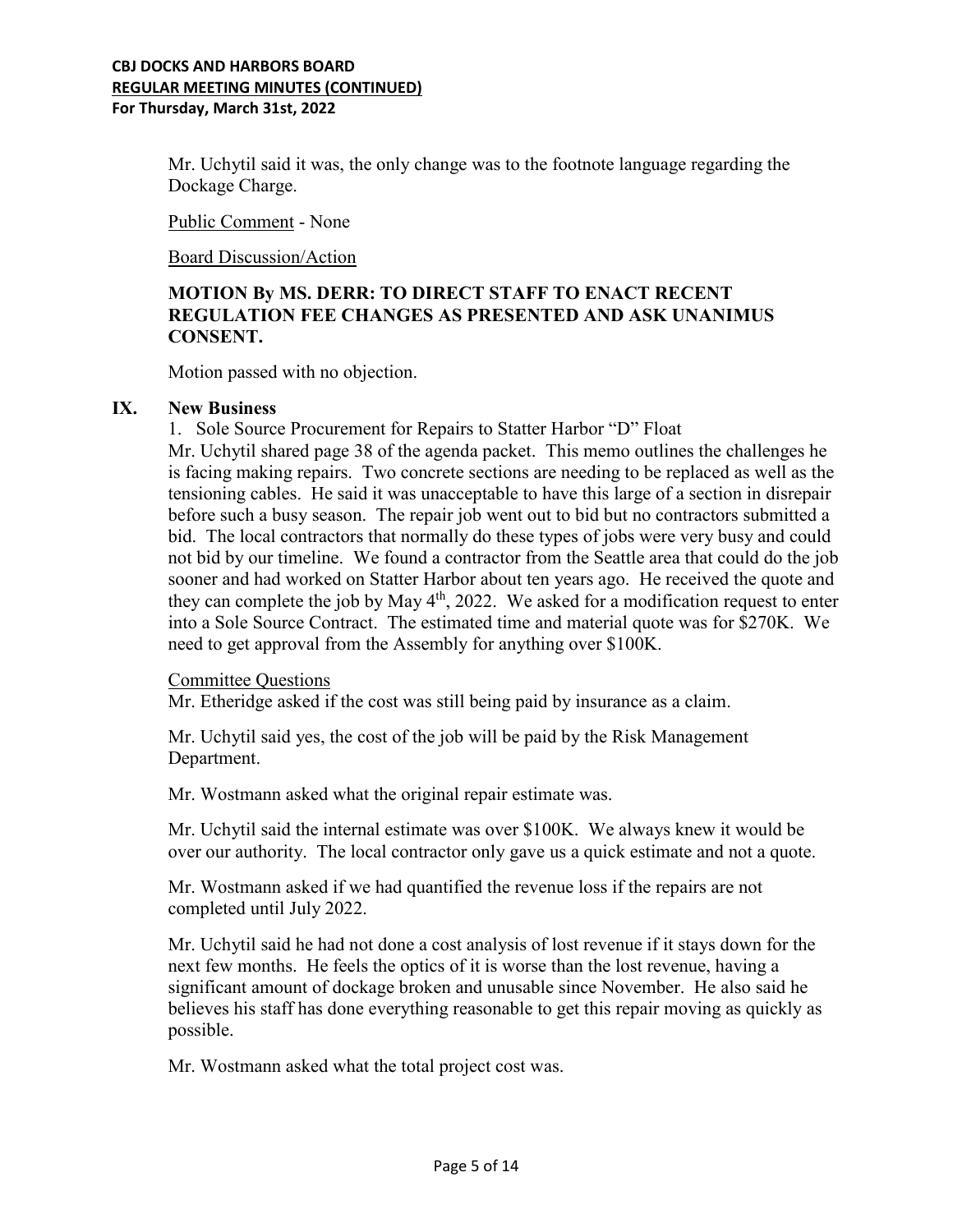Mr. Uchytil said the replacement float itself was only \$26K. It was very reasonable. The rest is for the contractor, labor and materials. Another rough estimate we got from a local contractor was \$250K. The out of state contractor's quote was roughly the same but we will have it done two months earlier.

Mr. Creswell said the two fingers are 120 feet long, with moorage available on both sides it is close to 600 feet of lost moorage space. Vessels are allowed to raft in that area so the potential lost revenue could be close to 1,000 feet in our busiest time of the year.

Mr. Wostmann asked if we could diagnose the cause of the failure.

Mr. Sill said the cables were installed in the 1980's and have been in saltwater with no lubrication. The cables broke during a wind event and there were some large vessels moored to the fingers during that time. He said when the contractor takes everything apart we will be able to see more and get a better idea of the reason for the break.

Mr. Grant asked for clarification between the local contractor and out of state contractor's quotes.

Mr. Uchytil said the out of state quote was within \$20K of the local rough estimate given. He also said if we went by \$7.66 per foot as a monthly rate it is over \$7,500 of lost revenue each month.

Mr. Leither said this damaged float is in the most exposed area and staff did a great job getting this repair going. He was scared it was going to be down into September and this new timeline is fantastic. He asked if there has been any discussion on a different type of system since this particular float is so exposed to the weather.

Mr. Sill said with the age of the facility we are going to start seeing more failures. At some point we will need to make a decision if we will just keep fixing them or if we need to replace the existing older infrastructure.

Mr. Grant asked if there were plans to open up any of the other areas and do inspections.

Mr. Sill said with this type of set-up it is very hard to see what's going on, other than cutting a cable and looking inside. The cables are under great tension and the part that is attached is grouted and buried in concrete.

Public Comment Dennis Watson – Juneau, Alaska Mr. Watson said he wanted to get this repair going. It will cost us a lot of lost revenue.

#### Board Discussion/Action

Mr. Wostmann said he is in favor of this new contractor and timeline. The quotes are very close and he also does not like the optics of having the float in disrepair for so long.

# **MOTION By MS. DERR: TO RECOMMEND AWARDING A TIME & MATERIAL CONTRACT TO DUWAMISH SERVICES, LLC FOR REPAIRS TO STATTER HARBOR "D" FLOAT AND ASK UNANIMOUS CONSENT.**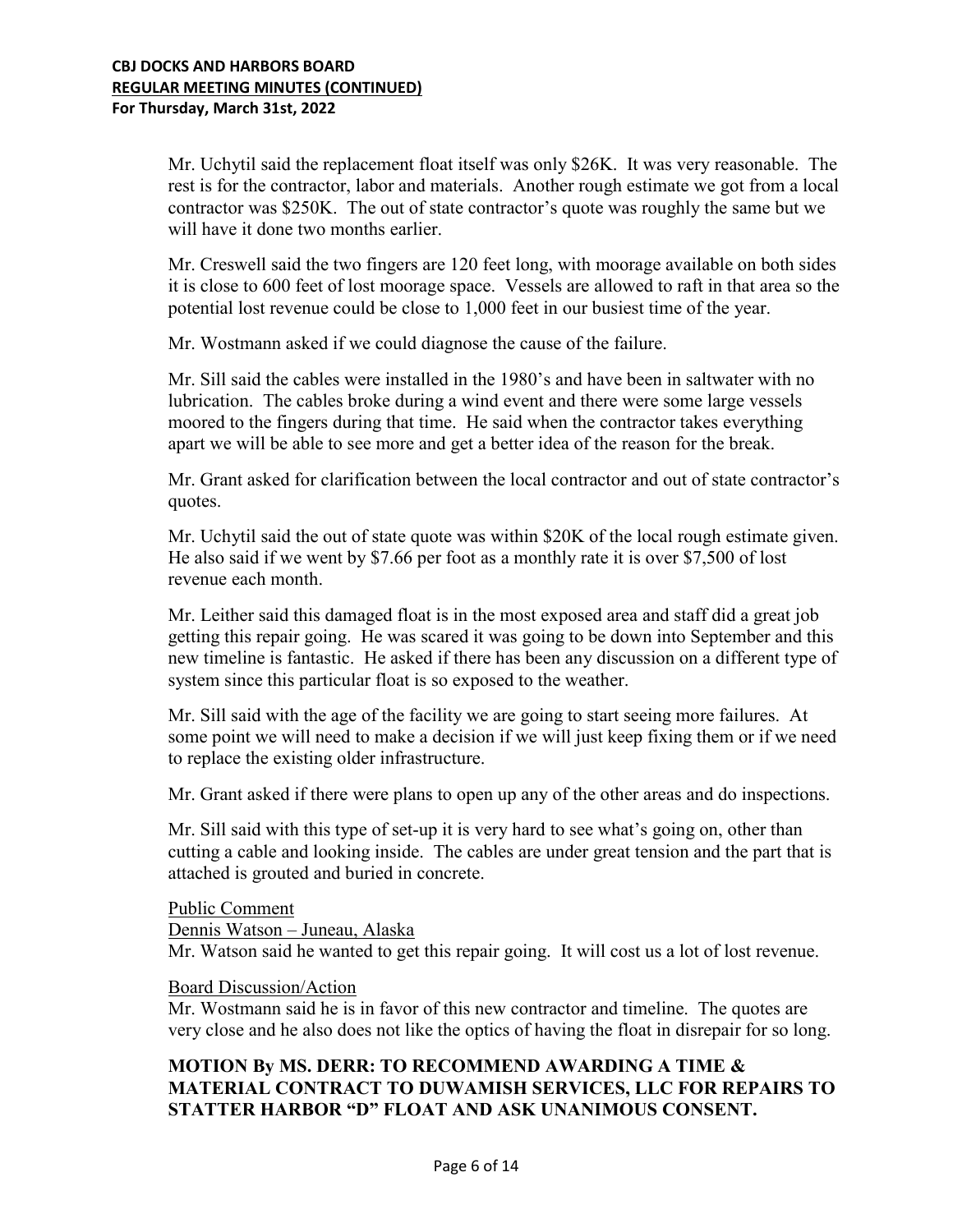Motion passed with no objection.

### 2. US DOT Grant Opportunities & Strategies [\(RAISE,](https://www.transportation.gov/raise/raise-2022-how-apply-webinar) [PIDP,](https://www.maritime.dot.gov/office-port-infrastructure-development/port-and-terminal-infrastructure-development/port-2) [INFRA\)](https://www.transportation.gov/grants/infra-grants-program)

Mr. Uchytil said on page 44 in the agenda packet is a list of all the federal grants Docks & Harbors applied for last year. We are still awaiting the results from the EDA Grant. We were unsuccessful with the PIDP and RAISE Grants last year. On page 61 of the agenda packet is a list of grant opportunities we can pursue this year. According to the NOFO we are allowed to apply for three RAISE Grants in 2022. CBJ can apply for two PIDP Grants if we use different UEI (Unique Entity Identifier) numbers, one for Docks & Harbors and one for the City and Borough of Juneau. One of the criticisms we have received in the USDOT debriefing is our beneficial cost analysis ratio is poor.

### Committee Questions

Mr. Grant asked about a letter he received which raised controversy about limiting the amount of RAISE Grants CBJ applies for.

Mr. Uchytil said he sent an email around with a response to Steve Behnke with the Juneau Commission on Sustainability (JCOS). Mr. Behnke shared his opinion that only one RAISE Grant should be submitted by CBJ. Mr. Uchytil said he did not think there was data to support that opinion. USDOT allows for each entity to submit up to three grant requests.

Mr. Etheridge said he agrees with Mr. Uchytil. The only project JCOS cares about is the Cruise Ship Dock Electrification. He thinks it is the Board's job to look at all projects and infrastructure needs. He feels there is other options for funding for the electrification of the dock, like using Marine Passenger Fees. We will not receive money from passenger fees for the Fisheries Terminal. A federal grant is the only option we have for this type of project.

Mr. Leither asked how often we receive federal grants. He wanted to know if it is common to receive them or is it incredibly rare.

Mr. Uchytil said about once a decade. Our last grant was back in 2009 for the Auke Bay Loading Facility. We have received smaller FEMA Grants for port security, mostly valued around \$100K. One of the challenges we are facing is our city only has a population of 30K. We compete against huge cities with more competitive beneficial cost ratios.

#### Public Comment

## Duff Mitchell – Juneau, Alaska

Mr. Mitchell said he is a board member of the Downtown Business Association and a Commissioner of JCOS but would like to speak only on behalf of himself. He listened to Mr. Hill with the USDOT during the grant debriefing and also recorded the conversation. He asked Mr. Hill if there was a preclusion to a community submitting more than one RAISE Grant application and how many other communities had submitted more than one. Mr. Hill's answer was yes, a community can submit more than one application, but the only other community that did so was New York City. If you look from the Federal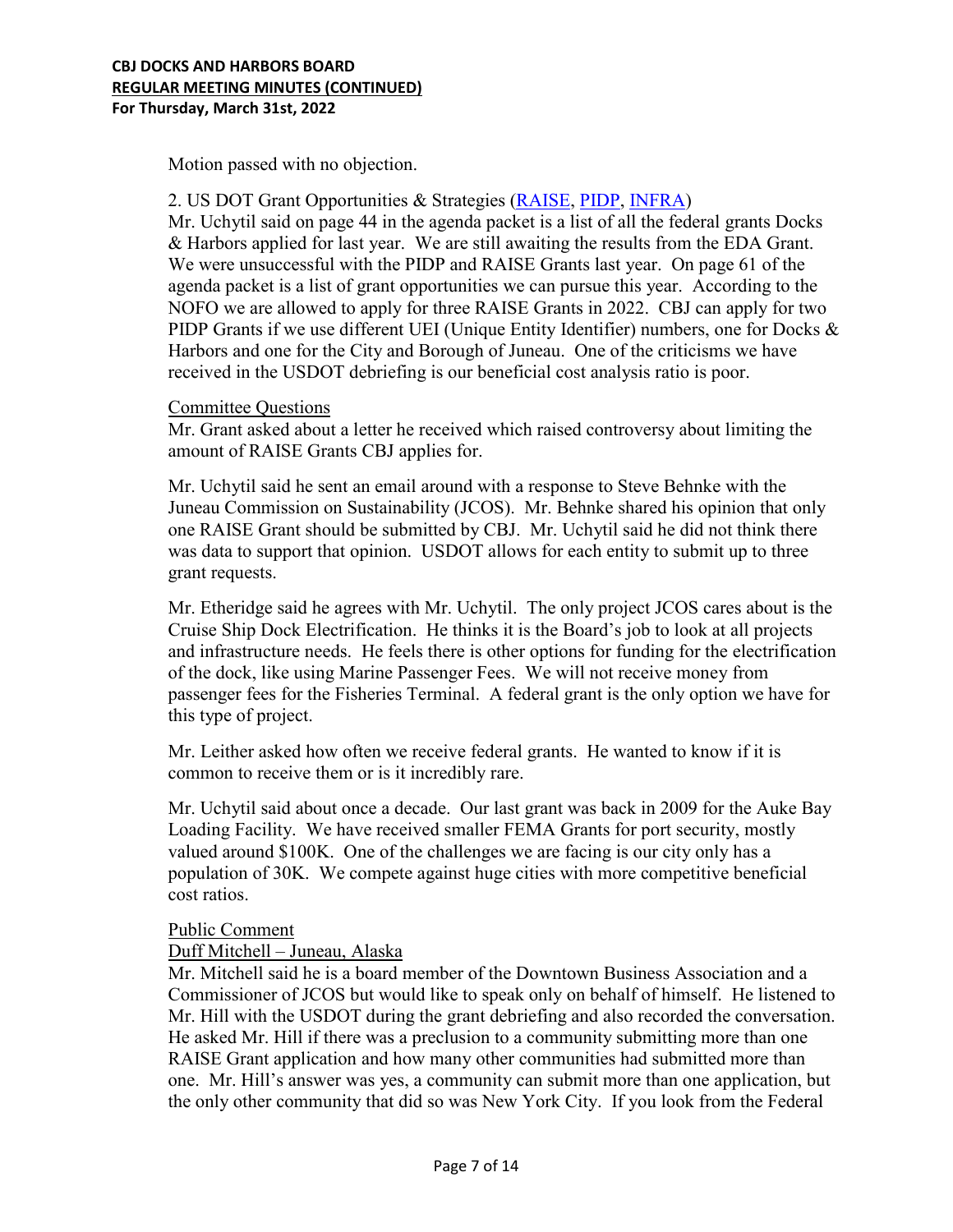Government's point of view with having limited resources he believes there is value in only submitting one application. He also believes other communities spend tens of thousands of dollars on a grant application. That is quite different from us asking an employee to pencil whip an application. He wanted to point out the legislative folks for Juneau wrote an eleven page report that wasn't mentioned or included with the packet. There is only two weeks left to address these eleven pages of detailed critiques.

## Board Discussion/Action

Ms. Derr said she read Mr. Uchytil's email and response to JCOS. She wanted to commend him on it and mention that not one person on this Board has stated dock electrification is not important to us or something we do not want to achieve. She also said she did not join this Board to put all her eggs in one basket. She is not willing to tell user groups they are not as important as others and maybe we will try another year. She feels there is a lot of federal money available right now that may not be available in years to come. Ms. Derr said she is in favor of applying for more than one RAISE Grant.

Mr. Sill said Mr. Schaal and himself began rewriting the narrative on the grant application after receiving the input and critiques. The modifications suggested are well in progress. The biggest thrust is by far the Dock Electrification application.

# **MOTION By MS. SMITH: COMMENSURATE WITH AVAILABLE RESOURCES, DIRECT STAFF TO PURSUE FY2022 US DOT GRANT OPPORTUNITIES AND ASK UNANIMOUS CONSENT:**

# **A. RAISE**

- **Dock Electrification**
- **Small Cruise Ship Infrastructure**
- **Juneau Fisheries Terminal**
- **B. PIDP** 
	- **Dock Electrification**
	- **Juneau Fisheries Terminal**
- **C. INFRA**

## • **Juneau Fisheries Terminal**

The motion passed with no objection.

3. October 2022 1% Sales Tax Initiative

Mr. Uchytil shared a breakdown of what Mr. Watt the City Manager is proposing for the 1% Sales Tax Initiative. There was about \$5M set aside from the Assembly for Docks & Harbors. The Board was asked to put together a list of harbor projects and this was discussed during the Board Retreat. The Aurora Harbor Rebuild was selected in the top five by every Board member. The project coming in second was the Wayside Float Maintenance Dredging.

## Committee Questions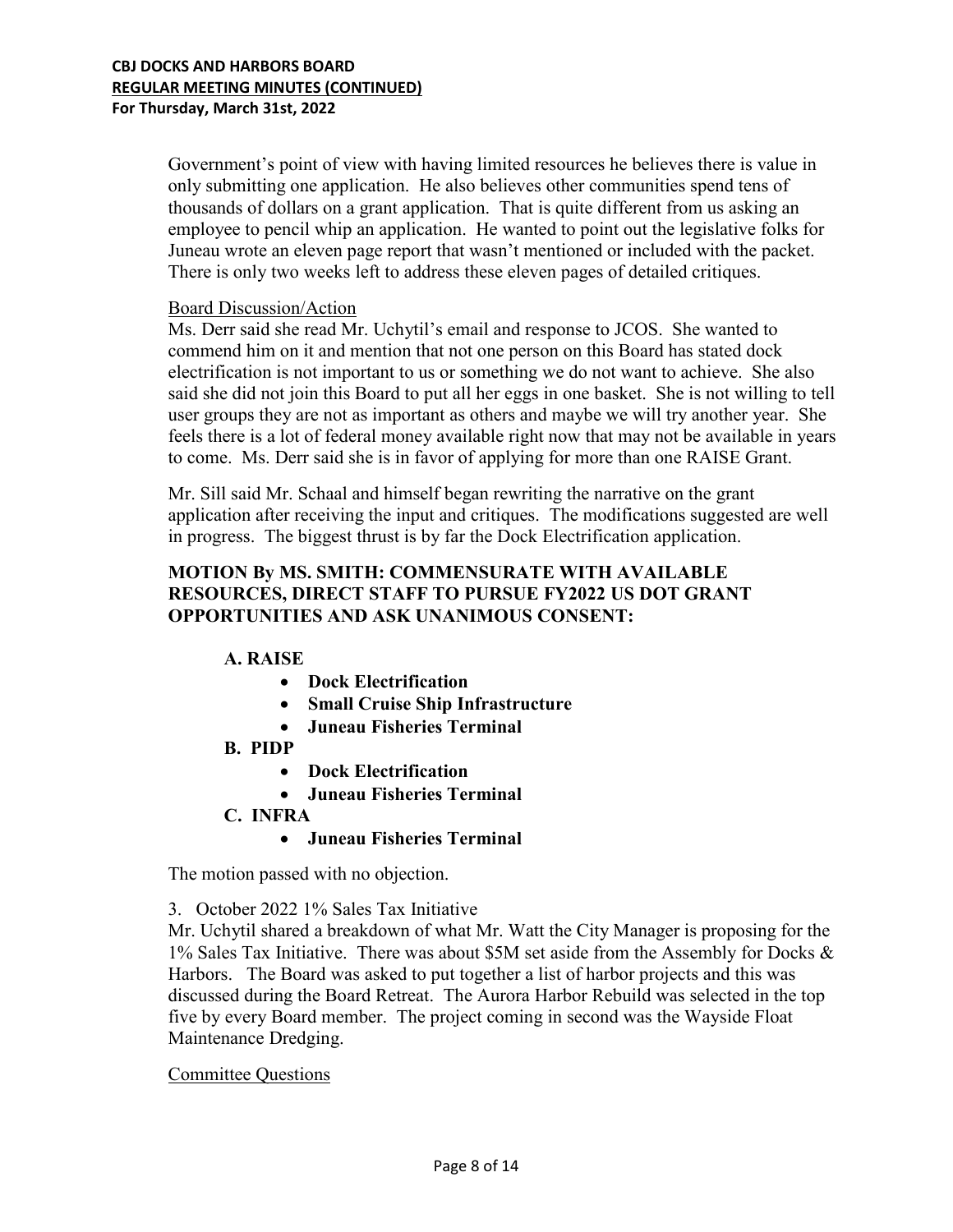Mr. Grant asked if we had any history that could help us know how they like to divide this tax money up. He was wondering if it is more likely to want to do a large project, or pass it around to lots of smaller ones.

Mr. Uchytil said typically the Juneau School District gets a big chunk. The Assembly has a lot of turnover and is essentially a different body every five years. He also said in the last ten years Docks & Harbors has received \$7M. The Assembly in previous years has been very generous. He thinks they will probably pick projects that will generate enthusiasm from the voting public.

Mr. Etheridge said the last time they decided on the 1% Sales Tax Initiative, Engineering & Public Works was the big winner for water and sewer needs. It is very hard to know which way they will go and what needs will be a priority.

Mr. Wostmann asked if there is a particular format to present our ideas to the Assembly.

Mr. Uchytil said we have not received any direction on how to present our list. He thinks it could be done at a Committee of the Whole meeting where everything gets divided up.

Mr. Grant asked if they earmark the funds for a certain thing or if we just receive the sum.

Mr. Etheridge said it will be funding for a certain project.

Public Comment – None

#### Board Discussion/Action

Mr. Wostmann said he thought this list was a little messy. He would like to see it limited to those projects that had an eleven or higher score on the Board ranking.

Ms. Smith asked if the motion should be for our top five projects to be submitted for the tax initiative.

Mr. Leither said he liked Mr. Wostmann's idea that we need to get an exact ranking.

Mr. Wostmann would like to remove all of the lower scoring projects and have a set list ranked one through six.

Mr. Leither did not want to include the UAS property on the list as we already have funding set aside by the Assembly for that project.

Mr. Wostmann asked if we have full funding for the UAS property.

Mr. Uchytil said there is no guarantee the University will sell the property. The most recent appraisal showed the property worth somewhere around \$2.9M. The Assembly has given us \$2M. The remainder was going to come from the Finance Department as a low interest loan we would pay back over five years.

Mr. Etheridge said he would like to see the UAS property removed from the list for the 1% Sales Tax Initiative.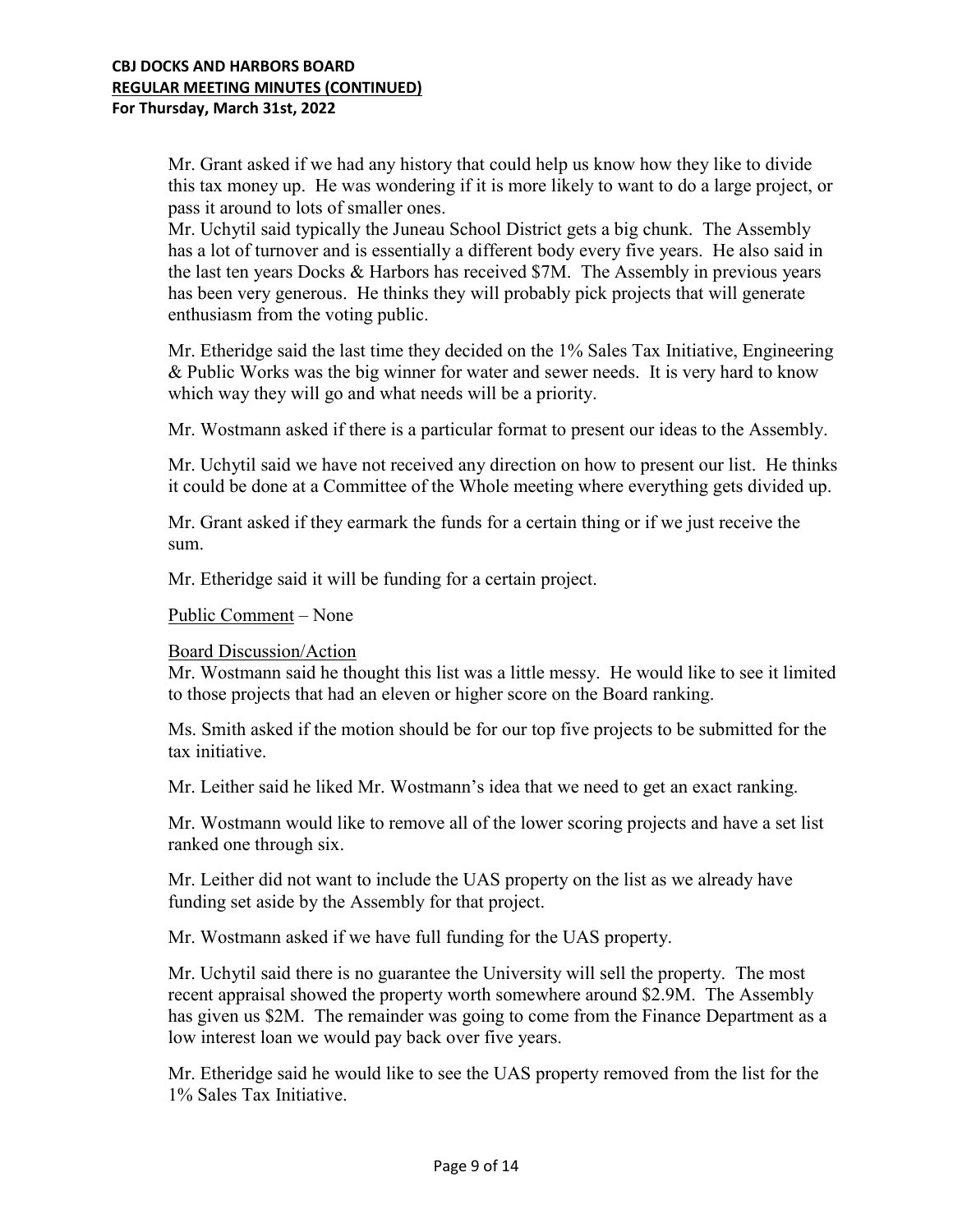Mr. Grant agreed with removing it. He does not want to put our priority stamp on a project that is not even available.

# **MOTION By MS. SMITH: TO RECOMMEND TO THE ASSEMBLY THAT OUR TOP FIVE PROJECTS BE CONSIDERED AS PART OF THE 2022 1% SALES TAX INITIATIVE AND ASK UNANIMOUS CONSENT.**

Mr. Leither objected.

## **AMENDED MOTION By MS. SMITH: TO RECOMMEND TO THE ASSEMBLY OUR TOP FIVE PROJECTS WITH THE EXCEPTION OF THE UAS PROPERTY PURCHASE BE CONSIDERED AS PART OF THE 2022 1% SALES TAX INITIATIVE AND ASK UNANIMOUS CONSENT.**  Motion passed with no objections.

### **X. Committee and Member Reports**

1. Finance Sub-Committee Wednesday Meetings, March 9<sup>th</sup>, and 22<sup>nd</sup>, 2022 Mr. Wostmann spoke about the Dockage Special and CPI regulation. The committee was also discussing the lease portfolio on property owned by Docks & Harbors. The March 22<sup>nd</sup> meeting was very short and the whole meeting was spent talking about changes made to the budget due to increased insurance costs.

2. Operations/Planning Committee Meeting-Wednesday, March 23rd, 2022 Ms. Derr said the committee discussed the Dockage Special and the Special Board Meeting. There was also discussion of the FY23/FY24 amended budget. They also discussed how to feather in the CPI adjustments while being patron conscience. Mr. Uchytil also discussed the grant opportunities.

#### 3. Member Reports

Ms. Derr said she would like to see the rules and regulations for dogs shown more clearly, maybe a little card given to dog owners with everything spelled out. She does not feel our harbors should be treated like a dog park where people bring their dogs down to walk and go to the bathroom. She is concerned when commercial fishermen are unloading their catch and there is feces all over the dock. All dogs must be on a leash. She would like to correct the issue with "honey" before starting to issue citations.

Mr. Creswell said there have been multiple times in the past where we listed duties of dog owner information. He said he has even gone as far as placing memos on every boat in the harbor to remind them of the dog rules. He said after the last meeting and this concern was brought up he had a dozen signs made that arrived today. Harbors are a public place and he does not want to tell people they cannot walk their leashed well behaved dogs on the docks. He would like to look to the Board for input on how they would like to handle the dog issue.

Mr. Leither commented on the dog problem and does not believe leaving notes on boats will reach the target people.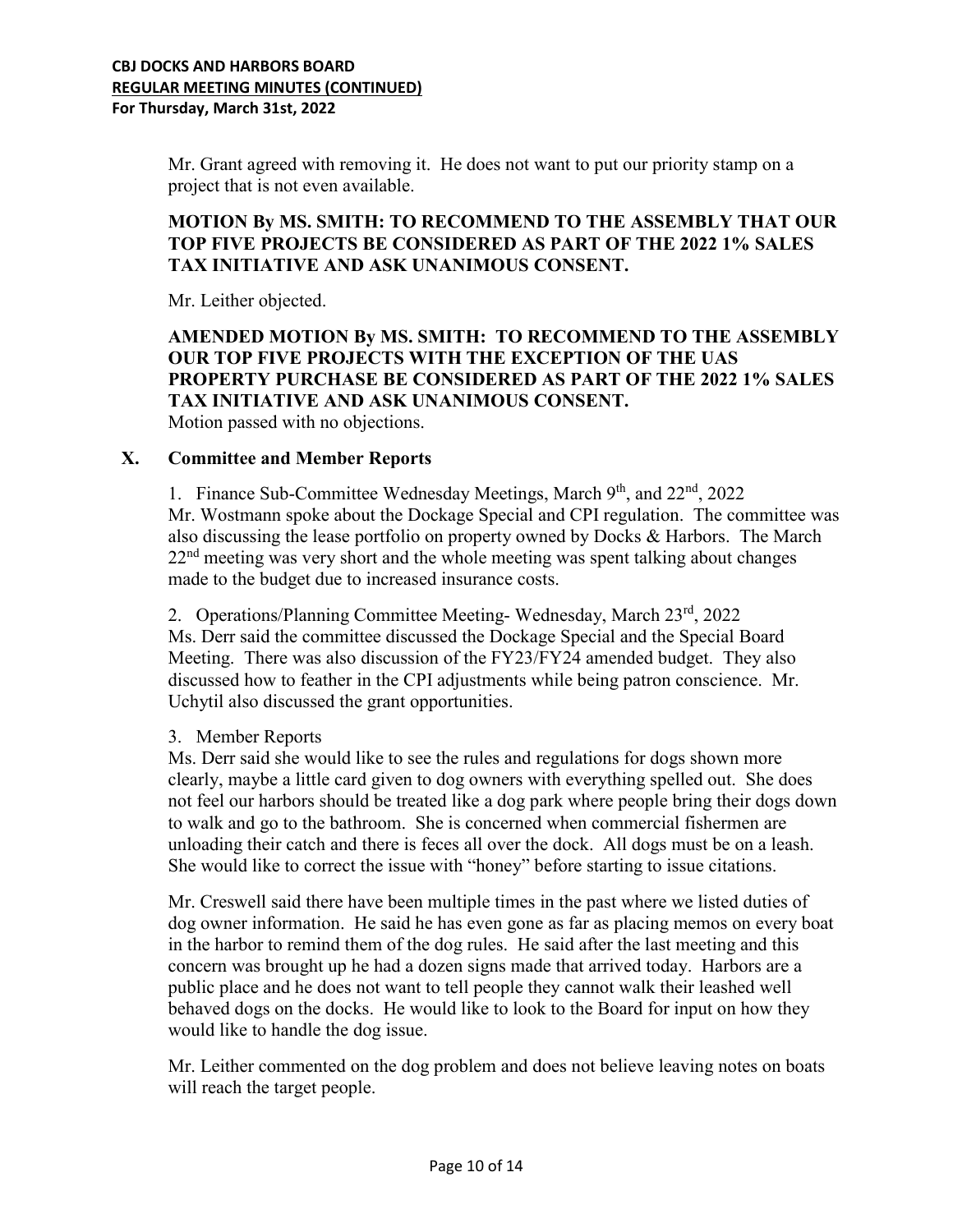Mr. Wostmann asked if people are ever issued a citation.

Mr. Creswell said yes. It is a cumbersome process with a long citation form. After a certain amount of citations there can be a court process. He said not many citations are actually written.

Mr. Grant asked if there was bag stations for waste pick-up.

Mr. Creswell confirmed there are many bag stations throughout all of the harbors.

Mr. Leither said new signage was put up at Statter Harbor last year and inquired if they helped reduce the dog waste.

Mr. Creswell said he did see a reduction and the harbor staff keeps a close eye on the problem.

Mr. Etheridge said he recommended the Board getting together with staff and seeing what they would like to see happen.

Mr. Creswell discussed two incidents that happened at Statter Harbor over the weekend. He had to trespass two dogs after one bit a person and punctured the skin. The same two dogs were in another incident the following day with another dog. The dogs were owned by an unregistered liveaboard person. He trespassed the dog owner and all pets owned by that person.

4. Assembly Lands Committee Liaison Report

Ms. Derr said there is a piece of property over by Family Practice and the Mormon Church that Bartlett Regional Hospital is currently looking to purchase. Nothing other than that would interest Docks & Harbors.

5. Auke Bay Neighborhood Association Liaison Report – None

6. South Douglas/West Juneau Liaison Report

Ms. Smith said she did a presentation about Docks & Harbors and funding. There was a lot of interest on the Mayflower Island and the bathrooms at the park. There was also a lot of talk about tourism in Douglas and how they are not interested in it, especially industrial tourism groups over 50 people. There was some frustration regarding the lack of lighting, lack of development on the waterway, and derelict vehicles.

## **XI. Port Engineer's Report**

Mr. Still introduced himself and shared his background. He grew up in Juneau as a liveaboard in Aurora, Harris and Douglas Harbor. He was a Harbor Officer before going into college. Waterfront design was his main job and he has designed harbors all over Southeast Alaska. He has deep ties to the community, Docks & Harbors and our facilities. He reported;

> • Mr. Sill said he and Mr. Schaal took confined space that was needed to enter the cruise ship floats. They opened about 90% of the cells in the Cruise Ship Dock that had not been opened since 2017 and were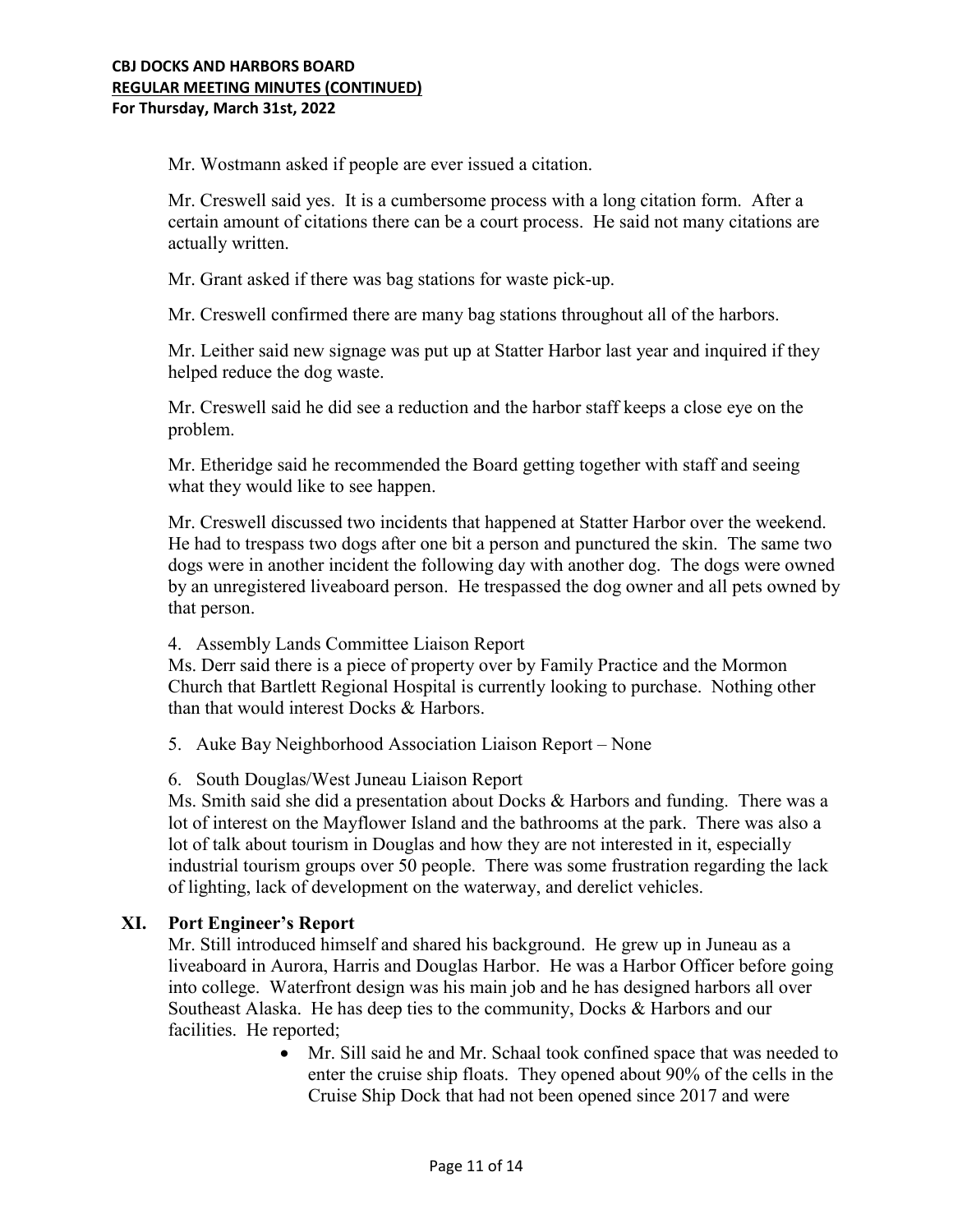slowly accumulating rainwater during that time. It took about a week to pump out the ones with water in them.

• The damage to the Taku Harbor Float repairs were planned to be completed in April.

# **XII. Harbormaster's Report**

Mr. Creswell reported;

- Most of the seasonal employees will start on April  $4<sup>th</sup>$ . Their start date marks the true beginning of the summer season.
- There is a new fish cleaning station being installed in Statter Harbor.
- Staff is in the process of installing new welcome signs along the waterfront, ten in total all saying welcome in different languages.

## **XIII. Port Director's Report**

Mr. Uchytil reported;

- UAS Property and the lease extension. He is hoping they will extend the lease for another year with the terms we have now.
- The US Army Corp of Engineers were in Juneau inspecting the area we want to add a new wave attenuator. He gave a PowerPoint presentation to them and walked them around the area. He felt it went very well and is hopeful. They only cover 50% of the \$3M project so at some point if we get the funding we will need to come up with the other \$1.5M.
- The Assembly will meet on April  $20<sup>th</sup>$  to review the Docks & Harbors budget. We have a Special Board and Operations/Planning Committee meeting set for the same date. He thinks we should make sure it is a shorter meeting so he can be at the Assembly Chambers by 6 p.m. to give the budget presentation.
- He is working with federal lobbyist and Senator Sullivan to get some congressional language that would require NOAA to work with CBJ regarding the property acquisition downtown.
- The Hagmirer Property located west of the Auke Bay Marine Station has sold. He thinks the person that purchased the land will want access to the water through a Docks & Harbors tideland lease.
- Mr. Uchytil has been working with the Alaska Marine Exchange and their need to expand their facilities.
- The USS O'KANE is a guided missile destroyer that was in Juneau back in 2018 and would like to come back in June. There is no room downtown so they are talking about anchoring near Douglas and the Delta Western Dock.
- The Maritime Festival will be on Saturday, May  $7<sup>th</sup>$ , 2022. There will be three large cruise ships in port on that day.

## **XIV. Assembly Liaison Report**

Ms. Woll reported;

• The Assembly took action on the Long Range Waterfront Plan. The vote was 7 -1 allowing for a new cruise ship dock to be built at the Subport. This was the first step to see if there is support for the plan.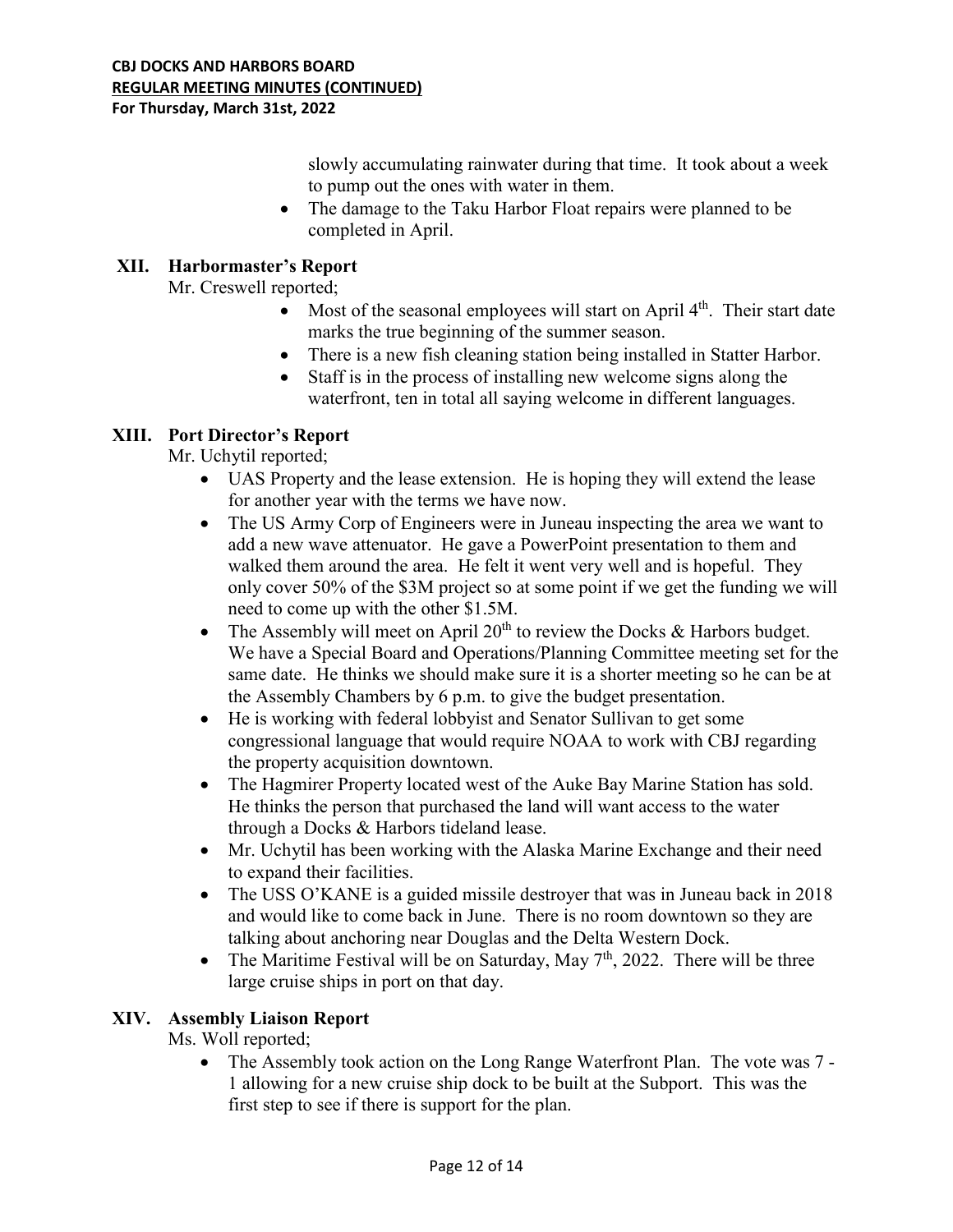- She spoke briefly on the 1% Sales Tax Initiative and how the Assembly wants voters to continue to support it and the projects it funds.
- The Mayor reached out to Ms. Woll to inquire about the start time of Docks  $\&$ Harbors meetings. They start at 5:00 p.m. and there have been public comments made to the Assembly that it is hard for the public to attend at such an early hour.

Mr. Etheridge said the meetings used to be held at 7:00 p.m. but they were running too late in the evening. The change was made to 5:00 p.m. to allow people to go straight from work to the meeting without going home first. A few members lived out the road and did not want to go home, then come back at 7:00 p.m. for a meeting.

Ms. Derr feels the Board is extremely open to the public. She was just on the radio asking for public comments with everything the Board does, asking for written testimony as well as showing up to meetings. Public comment is on every agenda multiple times. If someone isn't available right at 5:00 p.m. please come later and say whatever comment you have even if that particular agenda item has already been covered. The Board is extremely understanding and flexible with the public.

Mr. Uchytil said when the meetings were held later there was no more public comment then when they started them earlier in the evening. He did not feel the earlier start time had a negative impact. He would like to hear from anyone having issues. He thinks it would be easier to make special accommodations for them to be heard than move the meetings later. He also mentioned that other enterprises sometimes start their public meetings in the afternoon.

Mr. Etheridge said he has been on the Board a long time and has never missed a meeting. He then said if the meetings were moved to the afternoons he would miss a lot of them.

Mr. Wostmann said this topic deserves some more discussion. Maybe we could start the discussion at the next Operations/Planning Committee meeting.

Ms. Smith spoke about being the liaison for the South Douglas/West Juneau Committee. One item of great interest to them is Mayflower Island. She inquired if it was going to be turned over to the city or if the US Coast Guard still had plans for it.

Ms. Woll said the Assembly has not talked about Mayflower Island.

Mr. Uchytil said there is congressional language that when there is no longer a federal need for Mayflower Island it must be turned back over to CBJ. He could not think of a reason Docks & Harbors would want the property, but it will go back to CBJ when the federal government is done using it.

Mr. Leither asked if the leased value would be a reason for Docks & Harbors to take on the property.

Mr. Uchytil said when having a general discussion about this property he couldn't find a use for the building. It wouldn't support our harbor staffing needs.